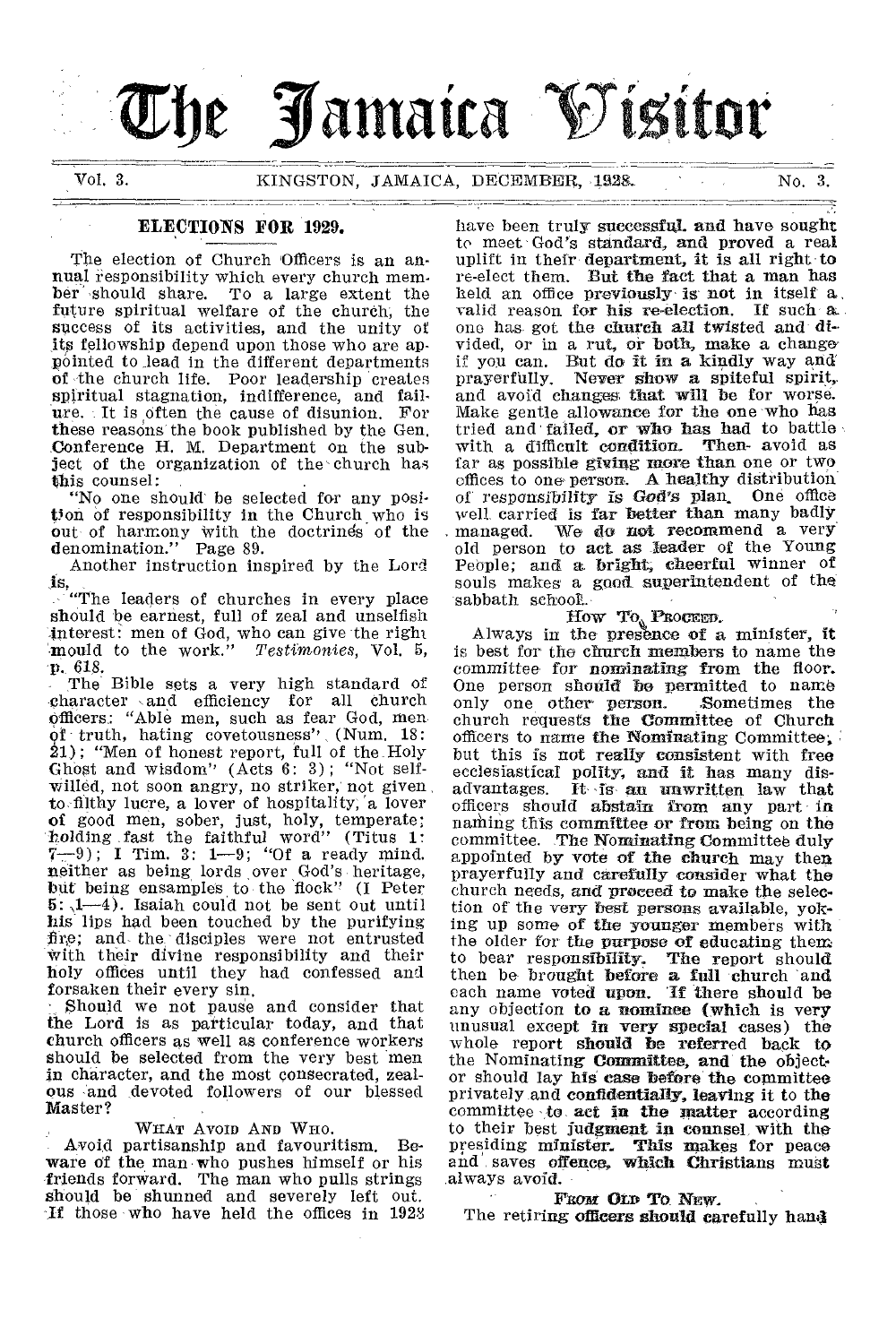over all their completed reports, and books, and paraphernalia in good order to their successors, and kindly wish them success and the blessing of God, assuring them of their co-operation.

#### AFTER THE ELECTION.

When the officers have thus been carefully and prayerfuly elected every member of the church should rally to their help. Never<br>forget the golden rule. Co-operate with forget the golden rule. them as you would like the church to cooperate with you if you held the office. Cheerfully offer yourself *as* an active worker in all the campaigns, the goals, the plans, and .the prayer-meetings. Write large in your mind that the more the members act their part, the brighter and easier, as well as the more spiritual, will be the church as a whole. The officers should also endeavour to keep pace with all the Conference plans and inspire the members to unite in all the Activities which emanate from the Conference departments. Demand from, the Treasurer a receipt for every penny you pay him; and let the treasurers guard their reputation from possible reproach and suspicion .by giving a duplicated receipt for all he receives. Never forget that the churches of Jamaica are a family of God's people, combining to form the one Conference, and that we are organized for the united, speedy, and systematic uplift of each other, and the finishing of the work of God in the ,earth.

Let 1929 be a record year for each one of us and for the Conference as a whole. May the dear Lord lead us all on to the attainment of a Christlike character and 'the achievement of greater victories in His glorious Name.

HERBERT J. EDMED.

#### MANCHIONEAL AND HECTOR'S RIVER

Early in July I arrived in these parts and found things in bad shape. However, by the help of the Lord I started in and by the %th of August I secured the theatre in this town for a series of meetings. I continued `for six weeks, with the result that many /have accepted the truth. At present I have a class of twenty preparing for baptism, which may come off ere this reaches your hands. There are many more that will be ready for another class as soon as this class is over.

During the series of meetings we held a Harvest Festival which netted seven Pounds. The Sabbath school, when I came, enrolled about twenty-seven, and the offering was three shillings per week. At present there 'is a membership of fifty-two, and the offering is seven shillings per week, The church has also, up to the second week in November, raised eight Pounds for the Harvest Ingathering.

Our great drawback here is the lack of a suitable place of worship. The little place

that we are worshipping in has become too small to hold the sudden oxerflow of members. Moreover it is not a place to represent this wonderful message. We are still using the theatre for our services on the Sabbath as well as week nights. We solicit your prayers that God will help us to get a church soon.

The Church at Hector's River was about to be closed up when I arrived, and so I have been endeavouring to help both places at the same time to some extent. I found, however, that unless a series of meetings could be held at that church, no definite result would be seen. Therefore I started a series of meetings on November 2nd. This is the second week, and the interest is as good as could be found anywhere. Some have decided to obey the, truth even without mY appealing to them. I am expecting that many will decide for the truth before the meetings are finished.

I again appeal to the readers of the VISITOR to remember this place in your<br>prayers. Brother and Sister Haig have Brother and Sister Haig have kindly consented to make this their headquarters for a few weeks along with the writer, so as to lend their help in the series, which we appreciate very much.

#### OSWALD P. REID,

#### **CONTENTED HALL**

"Hitherto hath the Lord helped us." Our Church-school began its operation on Monday, the 29th October, under the direction of Miss E. E. Williams. one of the recent graduates from the West Indian Training College at Mandeville, and the outlook is rather inviting and hopeful.

At Mt. Shrewsbury Estate; with the helpful consideration of E. Morris, Esq., the owner of the property, in a very clear running stream, we performed the very pleasant duty of burying nine candidates with their Lore in baptism.

This is in connection with the church at Darliston and the prospective company that. is in course of development in the Water Works district.

Our service had quite a telling effect on the visitors who asked for more services later in the day. This took place Sunday, the 11th of November, 1928.

To God be the glory.

METHUSELAH JONES.

#### **BEESTON SPRING**

Surely with earnestness we can say. "Praise God from whom all blessings flow." Our believers, realizing the great need of soul-saving and of having a. church to which we may invite interested ones, plunged with deep interest into the erecting of a foundation on which to build a church. After labouring for quite a few weeks, we were pleased to have a visit from Pastor Edmed, Pastor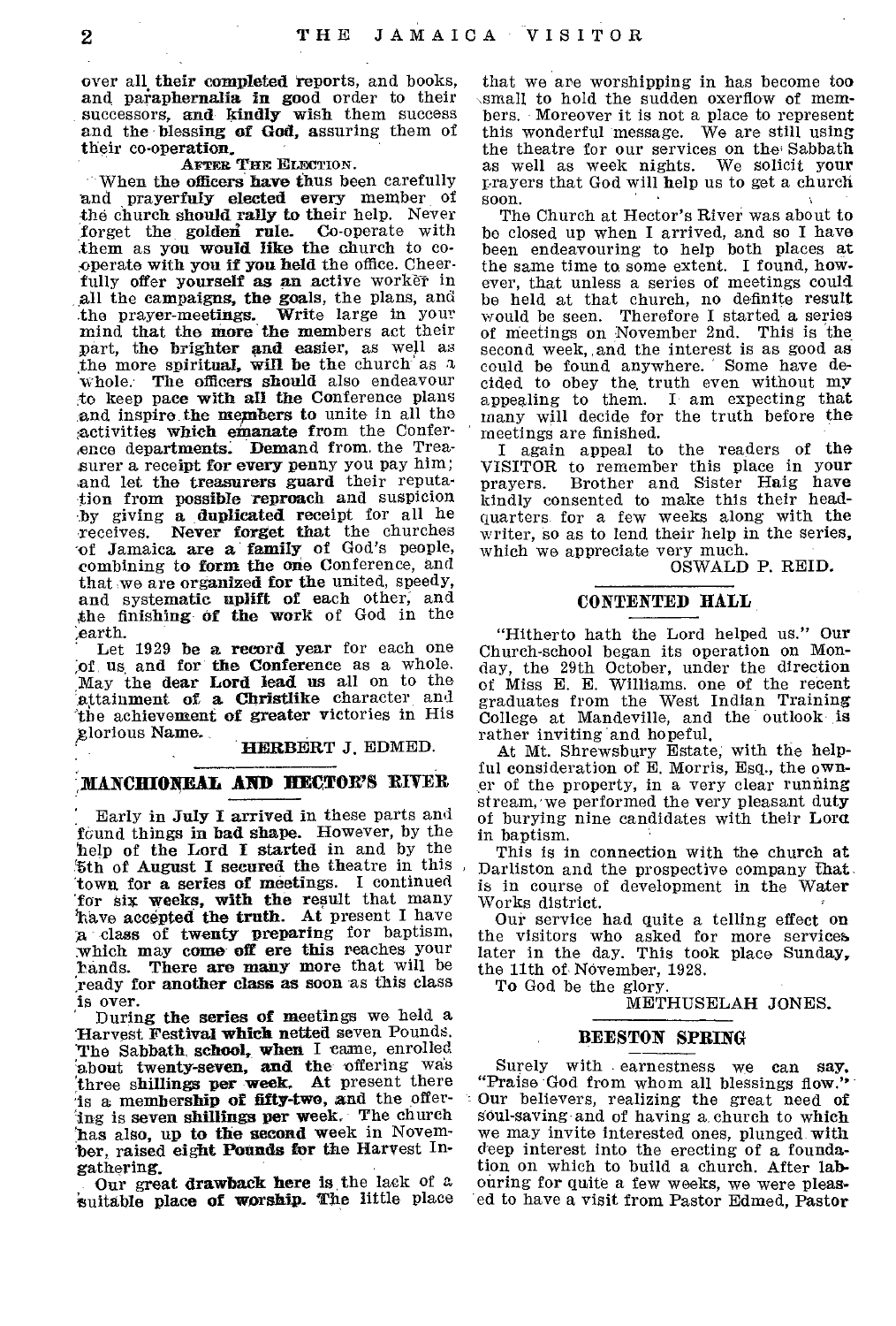Sype, and Pastor Jones. All the people around were interested.

 $\mathcal{L}^{\mathcal{L}}$ 

We laboured cheerfully with a little aid from a few ,of our friends, and now by the help of God we are about to complete the foundation. The wall is 32 feet by 19 feet. We rejoice greatly as we understand from the people around that success is ahead.

Some who are unsatisfied with their religious experience are coming to us for help. Just a few days ago an intelligent young man told me that he did not know why he was not a church member as he desired to be, but he was unable to decide where to  $g_0$ . He said one minister had said in a He said one minister had said in a \_sermon that we are not now under law but under grace. I explained the subject as far as lay in my power and be felt much surprised. I gave him a tract and have since written him a letter. We wish the prayers of all our people in our endeavours.

We rejoice that Pastor M. Jones on his visit the other day planned for the date of the Corner-stone laying to be December 27, 1928. We beg the prayers of all our people for success in our work here at Beeston Spring.

EDWARD MORGAN.

#### **MOUNT PEACE AND FLOWER HILL**

On Sunday, the 11th of November, it was my privilege to meet with the brethren at Flower Hill. Six of us from the Mt. Peace church went to strengthen the faithful ones there, who are feeling somewhat neglected. As they have not seen a conference worker for over two years, they were glad for my visit. After an interesting Bible study, we had a splendid testimony meeting, one long to be remembered. The Lord of the harvest came very near to us, and our conclusion was that it was good for us to be there. The brethren there would like to have me remain with them all the time, but my duties in the Mount Peace church forbid that. We were compelled to return home the same night, making eighteen miles for that day's journey. With feeling we sang as a closing

song, "When we asunder part, it gives •us inward pain;

But we shall still be joined in heart And hope to meet again."

C. N. GILLIAM.

#### **HERE AND THERE.**

"Day by day golden opportunities are opening for our publications to go forth as silent messengers of truth. Let men and women be selected for the canvassing work, —not from the floating, careless element, but from those who carry a burden for the extension of the knowledge of truth. Keen foresight and consecrated ability are needed at this time. Let those be selected for the canvassing work who are adapted to this

line of work. Let not these feel that they must work hard to obtain a license to preach. The Lord is calling for efficient labourers in many lines of service. If there is one work more important than another, it is that of getting before the people the publications that will explain to them the word of God."—Mrs. E. G. White, quoted in "Review and Herald," October 25, 1928.

WON! The first to announce their goal reached in the H. I. Campaign wag the W.I.T. College, with £36 and a determination to go on. Spanish Town came next, having set their goal at £30, and reached £35 8/0. So excited were these good folks over their success, that the College telegraphed the good news, and the Spanish Town members jumped into an automobile and rode into town to announce the fact. Arriving at Hart Hill, we found that they had passed their goal, and we look with interest to see who are to be the next to claim priority. We congratulate these churches on their achievement.

The United States and Canada report their Ingathering to October 10 as having reached \$403,175.74 (£83,994. 18/11). New York is striving to reach \$15 per member and expects to get it. The "Promoter" says, "Already hundreds of churches are over the goal of \$10.00 per member." Splendid. Truly the Lord is fulfilling His promises. The same circular says, "Success is sold in the open market. YOU can buy it,—I, can buy it any one can buy it who is willing to pay the price." Are you?

The Festive Season will soon be here. The Jamaica church-buildings need money urgently, as several buildings are in the last stages of decay. We have actually had to pull one down to save life. Other buildings should be finished, and yet others are urgently needed. We have to do something to get hold of some money to attend to this **work,** and the need is unusually urgent. Here is a plan for each member of the church to help. During the Christmas season people are in a buying mood. That is cur chance. We are planning to inaugurate a campaign in which we will ask each Church to sell two books per member during that week, and turn the profits over to the Conference. If we can sell 3,000 books, we would have £150. The date appointed is to be December 16-23.

For 1929, you should order your *Review and Herald, Youth's Instructor, Little Friend, Gazette, Sabbath School Worker,*  and *Life* and *Health.* Send orders at once, accompanied by cash. Do not waste money on Christmas Cards. If you must give a memento of the season, get a supply of "The Morning Watch Calendars," and the Home Missionary Calendar. Cards are only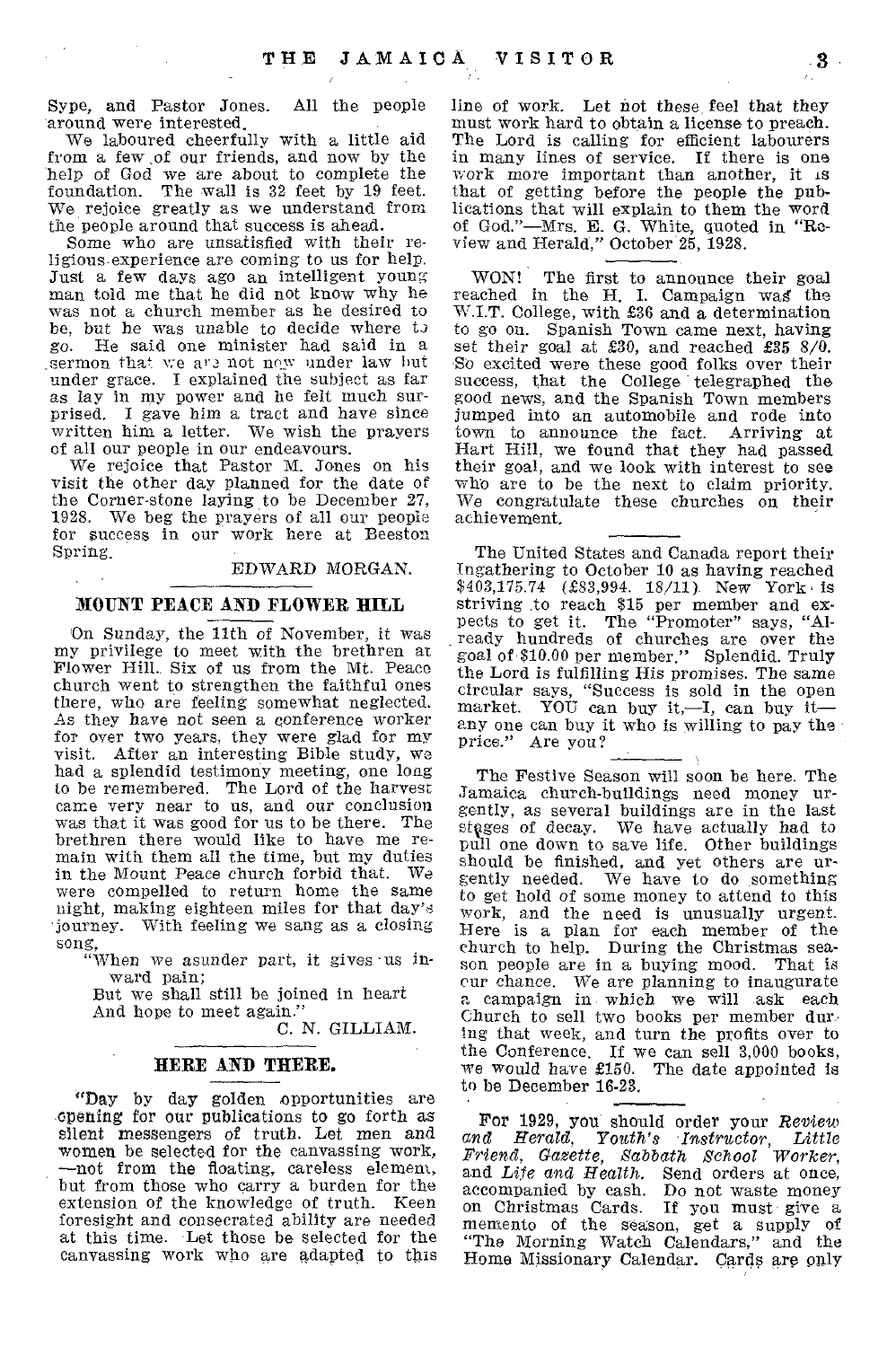wasted, but the calendars revive thoughts of God and His truth every day of the year.

#### THE CONFERENCE TEAM.

A trio team started out on Thursday morning, October. 17, on a Harvest Ingathering and Church visiting tour. Pastor Meeker took the chair in the car, while the rest of the company voted that he is a good driver and a splendid man to handle the Chinese. Our pathway led us to Port Morant, Hector's River, Port Antonio, Annotto Bay, Highgate, Port Maria, Richmond, Troja, and home, and lasted until Tuesday evening following. En route we called at several estates, and upon the Chinese, each day setting our goal as seemed wise and expressive of some faith.

The first day we secured £10; the second, £5. We divided ourselves at times, Mrs. Edmed attacking some of the large houses, at times alone, at others accompanied. Sometimes, we all went in. Elder Meeker and I worked in the Chinese shops, where we found the most ready givers. One Estate gave us five guineas, and another two. The shops usually gave £1.

We were entertained on Thursday night by Elder A. C. Stockhausen, who joined us on Friday and took us to Swift River where we found our little company of faithful believers expecting a meeting. That night we' drove 'on to Moore Park, where Sister Burgess entertained us over Sabbath. We held meetings that day with the company, and Sunday morning Elder Stockhausen led several souls into the waters of baptism. This was followed by the celebration of the Lord's Supper, and we left' for Hart Hill. Here the rain threatened to spoil our gathering, but we held services, four more new believers being baptized in the River, Again we administered the Ordinances, and conducted a Sunday evening meeting. Brother and Sister Henriquez kindly entertained us here, and Monday morning we continued our H. I. Campaign work, going on to Port Maria.

We set our goal total at £50 for the trip, and at first experienced some disappointing work. Still the receipts steadily climbed until the evening shadows found us comfortably resting at the lovely home of Brother and Sister Stockhausen, at Highgate. Tuesday morning the work went hard again. We needed fifteen pounds to reach our goal, and the morning scarcely brought us anything but disappeintment until we turned homeward, calling at the Chinese shops long after dark. But the best was this last portion, for at almost every Chinese store at which we called, we received £1. Those men would look so astonished when Elder Meeker addressed them in their own language; and when he showed what the others bad done, his argument became irresistible, and. they gave. Reaching Spanish Town near nine o'clock, we needed £3 to make our

goal, but we just got 10/- from a chance shop that happened to be open, this bringing up our, total to £48 2/2. Several promises had been made, however, and we feel sure that when they come in we shall have passed our goal, We praise the Lord for His help and blessing on this trip.

As this goes to the Editor, Pastors Ed-med and Meeker are preparing to make another long tour of the Western end of the Island in the H. I. Campaign interests, while Mrs. and Miss Edmed will finish up their work of the stores in Kingston.

Wherever we have solicited help for our work, we have found that the merchants and others are cherishing good opinions of our work, and especially of the school at Mandeville. Let us all live up to the high standards of our Message, and this will continue.

#### HERBERT J. EDMED.

#### RATIONAL TREATMENT OF DISEASE *(Continued.)*

"In order to have good blood, we must breathe well. Full, deep inspirations of pure air, which fill the lungs with oxygen, purify the blood. They impart to it a bright colour, and send it, a life-giving current, to every part of the body. A good respiration soothes the nerves; it stimulates the appetite, and renders digestion more perfect: and it induces sound, refreshing sleep"—Ministry of Healing, p. 272.

"Thousands have died for want of pure water and pure air who might have lived. And thousands' of invalids, who are a burden to themselves and others, think that their lives depend upon taking medicines from the doctors. They are continually guarding themselves against the air and avoiding the use of water. These blessings they need in order to become well. If they would become enlightened, and let medicine alone, and accustom themselves to outdoor exercise, and to air in their houses, summer and winter, and use soft water for drinking and bathing purposes, they would be comparatively well and happy, instead of dragging out a miserable existence"—"Counsel on Health", pp. 55, 56.

#### COLD WATER A PHYSIOLOGICAL TONIC

"Cold water is a physiological tonic, and has the advantage over medicinal tonics of all sorts in that it awakens nervous activity without the imposition of any extra burden upon any vital organ, and without hampering the activity of any function. The cold bath employed in such a manner as to produce tonic effects accomplishes its results by increasing vital resistance to the causes of pathological processes, by making the wheels of life run more smoothly, by lifting the whole vital economy to a higher level,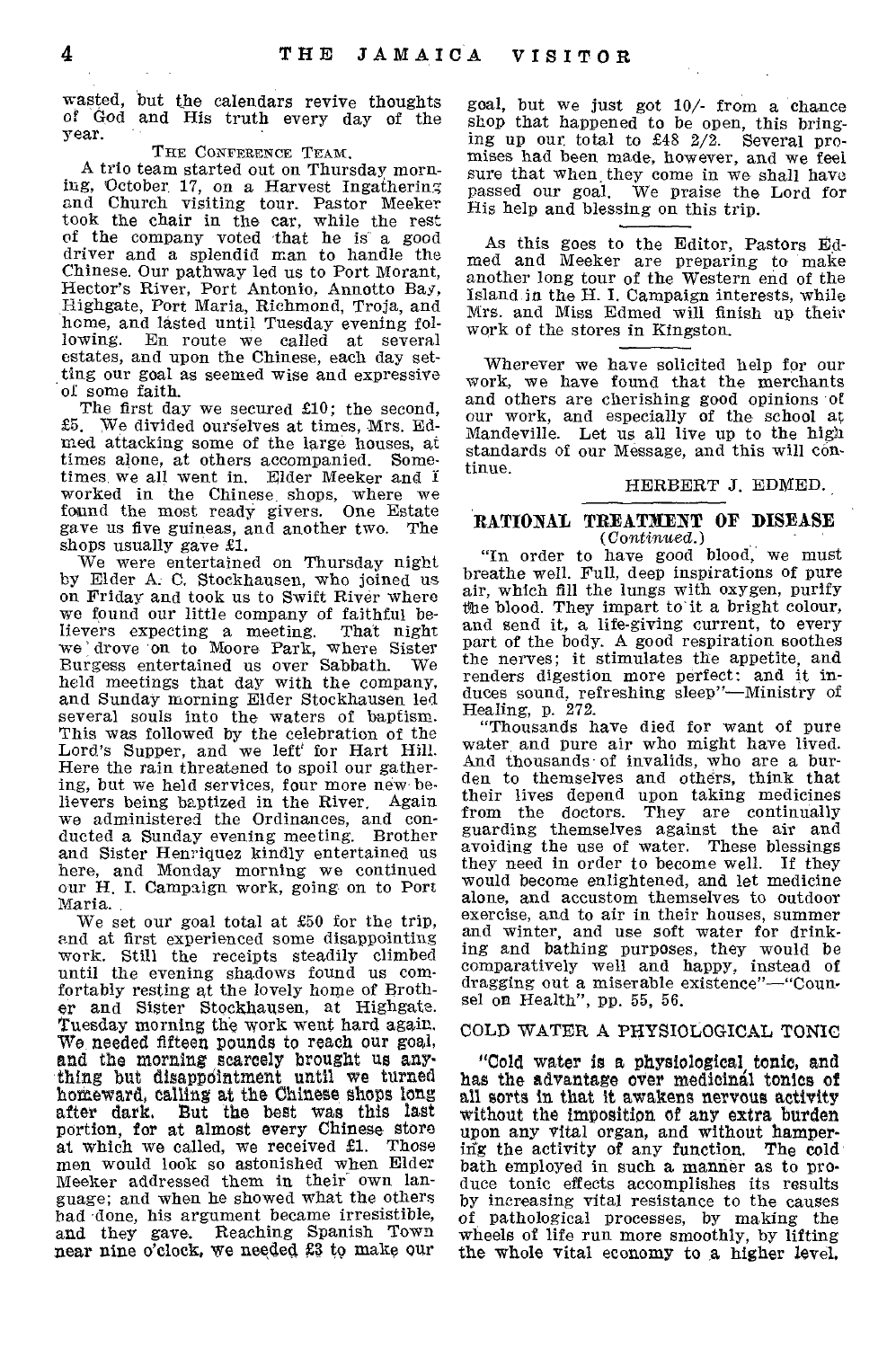The impression made upon that harp of a million strings, the skin, with its vast network of sensory, motor, sympathetic, vasomotor and thermic nerves, arouses every nerve centre, every sympathetic ganglion, every sensory and motor filament in the entire body to higher life and activity. Every blood-vessel throbs and every cell quivers with a new life; the whole body thrills with quickened impulses, the whole being is translated into a new state of existence"—"Rational Hydrotherapy," pp. 212, 213..

To interest the reader, I shall mention a few cases that came under our view: Capt. W. P. J., aged 66 years, became a patient of the Life and Health Treatment Rooms April 17 to September 27, 1927. After being treated by notable physicians here and abroad without success, he was recommended to this place, and after receiving the right kind of treatments, he became well and strong, having put about twenty pounds on his weight. He is now working at Port Limon, Costa Rica, in the service of the U. F. Coy.

Mr. J. W., who had a very severe attack of inflammatory rheumatism that resisted the doctor's remedy, came on an eigity-mile trip to get relief. The man was disfigured when he came to, the treatment rooms. After ten days' handling with success, he went home a strong man without pains.

Mrs. McC., a former student of Booker T. Washington's School, U. S. A., has found an oasis for her trouble. As she is suffering from chronic pellagra, and found no relief in drugs nor patent remedies, she came with tears in her eyes to cool her body of the fire that seemed to burn within her poor sick body. By judicious handling the blaze went out, and in a few days by God's help she will be well.

Mrs. H., an invalid nurse, for four years suffered from paralysis agitans. When in the States she had quite a number of physicians. All kinds of medicines were given but to no avail. But after three weeks clever and wise handling of this intelligent lady, she is rapidly climbing Recovery Hill, and will soon be on the tableland of Health.

We *give* praise to God for the great success that comes to the work. Our knowledge is not greater than that of others, but the work is established on the principles of God's word and on the Testimonies, and being Christians, we love to serve.

F. HALL.

#### PRAYER

Martin Luther said, "Prayer is a strong wall and a fort of the church; it is a godly Christian's weapon, which no man knoweth nor findeth but only he who has the spirit of grace and prayer." Prayer is really getting in touch with God. We find that the Bible mentions the word "prayer" 357 times.

#### *SABBATH SCHOOL DEPARTMENT.*

#### A DOUBLE THIRTEENTH SABBATH. OFFERING

The story of the open doors for the gospel in Inter-America that is being told us week by week in our "Missions Quarterly" is surely leading us to realize the necessity for our co-operation in supplying, to some extent, the need for schools and dispensaries in order that the truth may reach the multitudes who are calling for our help.

That our assistance may really be felt, our Division Sabbath School Department has suggested that every member endeavour to double their offering on the coming Thir-<br>teenth Sabbath Our Sabbath Schools teenth Sabbath. Our Sabbath Schools throughout the world are asked to giv \$105,000.00 on that day. On the first Thirteenth Sabbath of 1928, the magnificent sum of \$134,384.33 was given for Central Africa. We had a part in that, and shall we not endeavour to do more for our own Division? Articles setting forth the needs of Inter-America have been sent to all our world Divisions for publication in their papers; so we are hoping there may be as liberal an overflow for new work as there was for Africa.

At the recent Fall Council thrilling stories were told showing how God is opening the way for the proclamation of the Message• in heathen lands, indicating that we are living in the time of the latter rain and that soon the work will be finished, and then our offerings will not be needed.

In the world, at the Christmas season, presents are freely exchanged from friend to friend. Shall we not, in appreciation for the gift of a Saviour, give the very best we have on December 29, for the extension of His kingdom? MRS. H. J. EDMED. MRS. H. J. EDMED.

## WAITING

"The Isles shall wait for his law." How long! 0, how long! Thus saith God—"I the Lord have called thee in righteousness and will hold thine hand, and will keep thee. and give thee for a covenant of the people, for a light to the Gentiles." In the great Inter-American Division which you are now hearing about every Sabbath, forty million Spanish-speaking people are waiting. this week I stood in my doorway and counted twenty-three black-robed priests passing at one time, and this in a relatively small city. Every time I pass through the city I see pasted in some window this printed slogan, "Long live King Jesus. Long live Costa Rica. Catholics." Surely the enemy stole a march when he educated people to believe that the terms "King Jesus" and Catholic-Lem are synonymous. But that is the situation that confronts us in these strongholds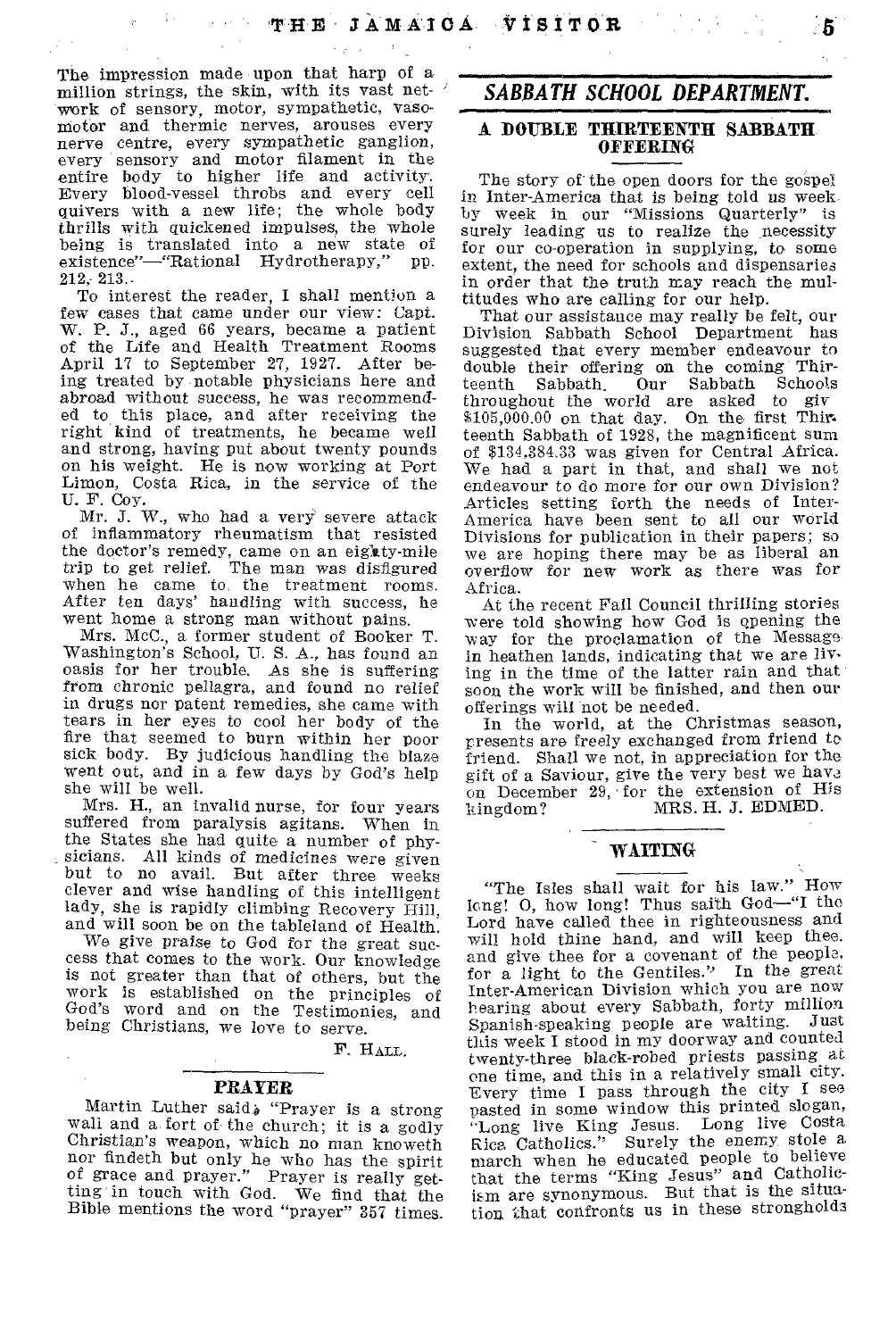cf Rome. The people have sat in great darkress. Now the light is entering. Thousands. are hungering for the light, and for want of men and means it is now impossible to send the light to all who are calling.

For this reason "La Academia Adventists Centroamericana" was started a little more than a year ago. This is our only training school for Spanish-speaking workers in all Central and Northern South America and at present it is only in the embryo as the following facts will indicate.

There is no school farm and no money to buy one. There are no school buildings and no money to build any. There are no laboratory facilities nor industrial facilities. There are no charts, no maps, and I can almost imagine someone saying, "That is no school."

But it is the inception of a school, from which is destined to go forth workers to all parts of Latin America. Two families are here learning the Spanish, getting ready for the day of larger things. Under their<br>charge are fifteen young people. They all charge are fifteen young people. know the language. They are all Christians. And they everyone have their eyes de-finitely fixed on the fields "white already to harvest."

We have a single old-fashioned building. The walls are common earth and the wood part is badly ant-eaten. But it furnishes a place to live—to sleep, to eat, to study, to recite, and to worship—for both students and teachers and their families. We have only a few library books in the. library; only a few odd benches, stools, and chairs to sit upon; only a little folding organ to furnish us with music; only a single cow to supply us with milk, and only a few hens to supply eggs: but we have Jesus with us and are therefore happy.

This is the beginning that has been made toward establishing a training center to train workers for the millions of Latin-Americans in Inter-America. We are waiting for marching orders—money that we may move forward. We are sure that the Sabbath Schools all over the world are anxious to have a part in establishing this new training school. Your opportuntiy is a large thirteenth-Sabbath overflow.

W. H. WINELAND.

#### REPORT FOR QUARTER ENDING SEPTEMBER 30, 1928.

In taking up the work of this department, we were glad to find our Sabbath Schools in Jamaica striving for the same goals, the attainment of which is doing so much to bring efficiency into our schools the world over. Whether we are making as good pro-Whether we are making as good progress as we should we will leave you to ji4 dge from the figures presented, but we are glad for what has been accomplished, We feel sure no one questions the value of our goals. From our experience we know

that those who make a daily study of the lesson are seldom absent from Sabbath School and very rarely tardy. They take the most interest in the class study, and their ready answers are an inspiration to others to follow their good example. They are keenly desirous that the truths they have studied should reach lands in the darkness of heathenism, and so they give cheerfully to missions according as God has prospered them. The servant of the Lord has given us this instruction: "Let the Sabbath Scholl lesson be learned, not by a hasty glance at the lesson Scripture on Sabbath morning, but by careful study for the next week on Sabbath afternoon, with daily review or illustration during the week."—"Education," pp. 251, 252.

Of our 3,672 Sabbath School members, 457 merited the Honour Card for Daily. Study and Perfect Attendance, 19 having earned the Ribbon Bookmark. The number of secretaries who reported and won the Blue Star for promptness was 83 out of 87.

Four of our schools have retained the Pennant, baying reached the required percentage of the goals. These are Kencot, Georgetown (Grand Cayman), Hart Hill, and Seaford Town. Others are following close on them, and we hope they will soon reach the standard.

Our offerings are as follows: $-$ 

|                    | ------------- |       |      |    |
|--------------------|---------------|-------|------|----|
| 12 Sabbaths        |               | £191  | -9   | 54 |
| 13th Sabbath       | $\cdots$      | 83 11 |      | 54 |
| Investment Fund    | $\cdots$      |       | 6 19 | 7  |
| Birthday Offerings |               |       | 0.17 | ∩  |
|                    |               |       |      |    |

£282 17 6

The offerings show an increase of  $£38-$ 0/10 over the previous quarter. Of the above amount  $£5 \t19/10\frac{1}{2}$  was given by our faithful Home Department members.

The gifts each quarter from our large family of Sabbath Schools scattered through out the world, now numbering 8,642, enable cur Mission Board to send the good news of salvation, through our missionaries, to many dark corners of the earth. It will not be long until the work will be finished and our opportunities for giving will be at an end; so let us do our part faithfully now, and soon we will hear the "Well Done".

MRS. H. J. EDMED.

#### REASONS WRY I PRAY

1. Because my God invites me to come boldly

to the throne and seek His face.<br>
2. I realise my own deep need of God's help<br>
in regulating the affairs of my life.<br>
3. I need victory in my soul and power over

self.

4. I desire a sweet communion, fellowship, and association with my God.<br>5. I have confidence in the Lord as a prayer-

answering God.<br>
6. The times in which we live are serious<br>
and perilous. I dare not walk alone.<br>
7. I believe He is a rewarder of them that<br>
diligently seek Him.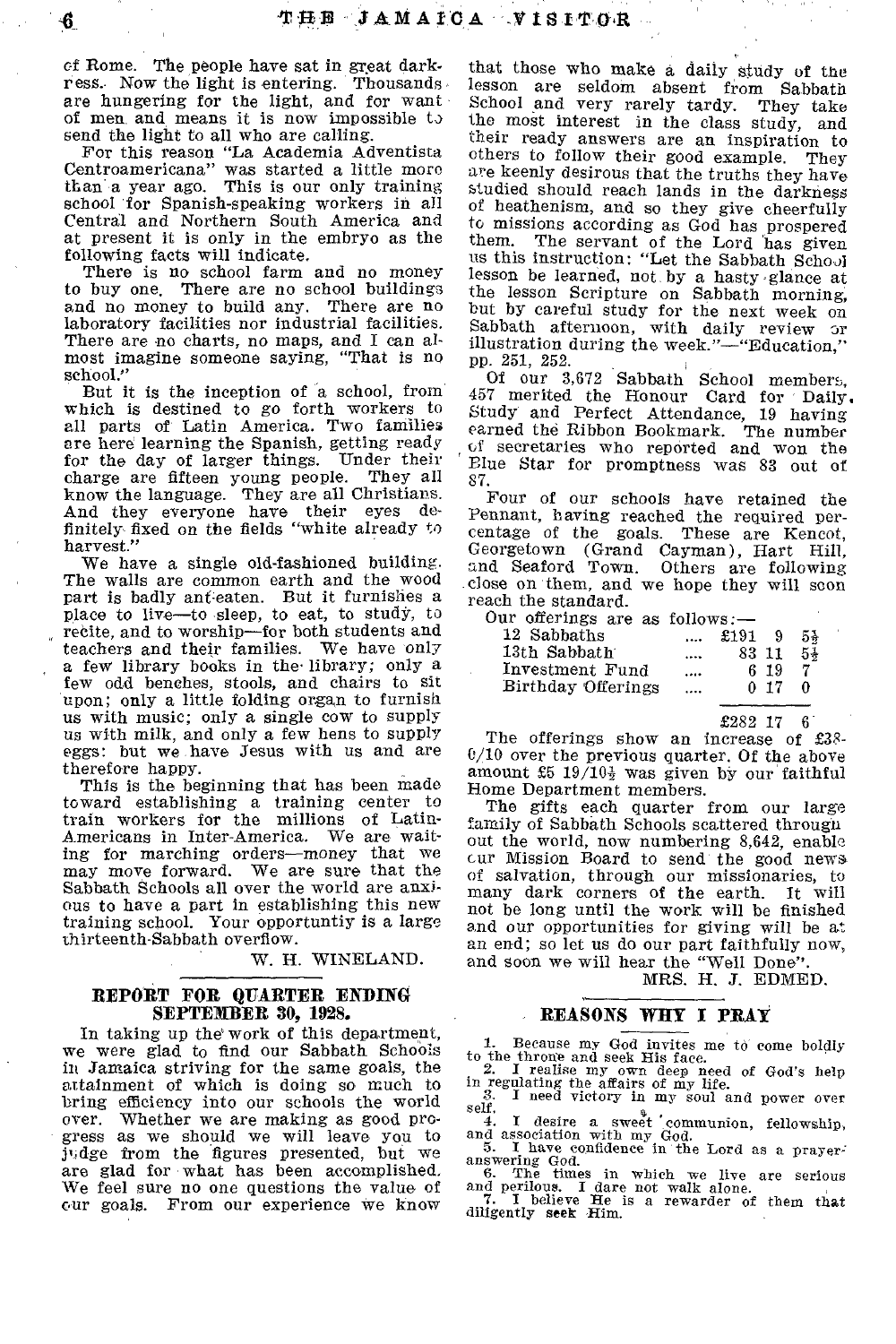#### *EDUCATIONAL DEPARTMENT.*

#### THE W. I. T. C.

COMMENCEMENT SPEECHES *(Concluded.)* 

#### DIGNITY OF LABOUR

It is the tendency of man in every period of this world's history to look down upon hand labour and those that live by it as if there were something menial and degrading about it, but this is one prejudice which man has to rid himself of before he can have real success and 'be of help to humanity.

Many consider that labour is the result of man's disobedience. Many may think that it is a downright curse from God, but that's a mistake, it was the ground that was cursed and not labour. Is there anything more pleasing to the sight than the handiwork of some artistic workman?

As a noble writer has said, "So far is labour from being a curse, so far is it from being a disgrace, it is the very principle which like the winds of the earth or the agitation of the sea keeps the world in health; it is the very life-blood of society, stirring in all its veins and diffusing vigour and enjoyment through the whole system.

Ladies and gentlemen, have you ever stopped to think for a moment of the many men who- have raised themselves from obscurity to honour by toiling with their hands? They were men that were born in poverty, not with a golden spoon in their mouth or with any expectation of drawing some legacy in the future from some rich relatives of theirs, but men whose lives were hedged, about with hardships and financial But as the poet Lowell has said. "No man is born into this world whose work is not born with him"; they were born with their work and nothing, no• thing could turn them away from their call-<br>tug. They diligently turned to labour with They diligently turned to labour withtheir hands, guided by their intellect, with a resolution to find a way or make one.

Booker T. Washington was a slave boy, horn in a log cabin, without schooling, books, teacher or ordinary opportunity, who won the admiration of mankind by his practical system of education and industry for his own race.

There are wonderful things wrapped up in youth which man cannot detect, but which will be disclosed if they turn to labour in the right way.

As that American writer, Orison Swett Marden, has said, "You cannot look into a cradle and read the secret message traced by the divine hand and wrapped up in that bit of clay any more than you can see the<br>north star in the magnetic needle. God north star in the magnetic needle.

has loaded the needle of that young life so that it will point to the star of its own destiny, and although you may pull it around by an artificial device or an unnatural edu-cation and compel it to point to the star that presides over law, poetry, arts, medieine, or whatever your pet calling may be, until you have wasted years of a precious life, when once set free that needle flies back to its own star."

That has been the case with many whom some of you have had the privilege of listening to on similar occasions to this. Tonight you have before you some of those who are trying to follow their own star. And as we are about to receive what we have been long anticipating, must we not give the credit to our beloved teachers for our mental and practical training?

We, the class of 1928, in a few short hours from now will be scattered far and near in this our little island home. We may rot have the privilege of seeing you face to face again. Aware of the fact, we have' left behind in memory of this class this presidential chair, not for its mere value, but for its significance. By this we know that we will ever be remembered by our teachers as- they march into chapel each day to take their seats, seeing the principal taking his seat whose chair was made by the hands of certain members of this class and presented by the class as a token of their love.

Though we may no longer speak with you, the chair we leave behind as a memorial tells you that our love still lingers with you.

#### J. E. BRODIE.

#### THE FIRST SEMESTER, 1928.

The time is drawing near for the close of the first semester or eighteen weeks of this school year. This semester will close December the 18th and the next one will begin January the 16th. We feel that the Lord has greatly blessed our school during these past eighteen weeks. While we nave had perplexities as usual and disappointments along the way, yet we can look back and see the leading hand of our Heavenly Fath er.

When the school opened in August, it was with the expectation that Professor Nelson would be with us very soon. However, as<br>has already been mentioned in these already been mentioned in these columns, we were disappointed in this. The Board then found it necessary to ask me to take the principalship, which work we took up about the close of the first six weeks' We wish here to say that these twelve weeks have been very pleasant ones indeed, in spite of the strenuous nature of the work in connection with our institutions, especially in administrative capacity. Our work has been greatly lightened by the fact that we have a most co-operative group of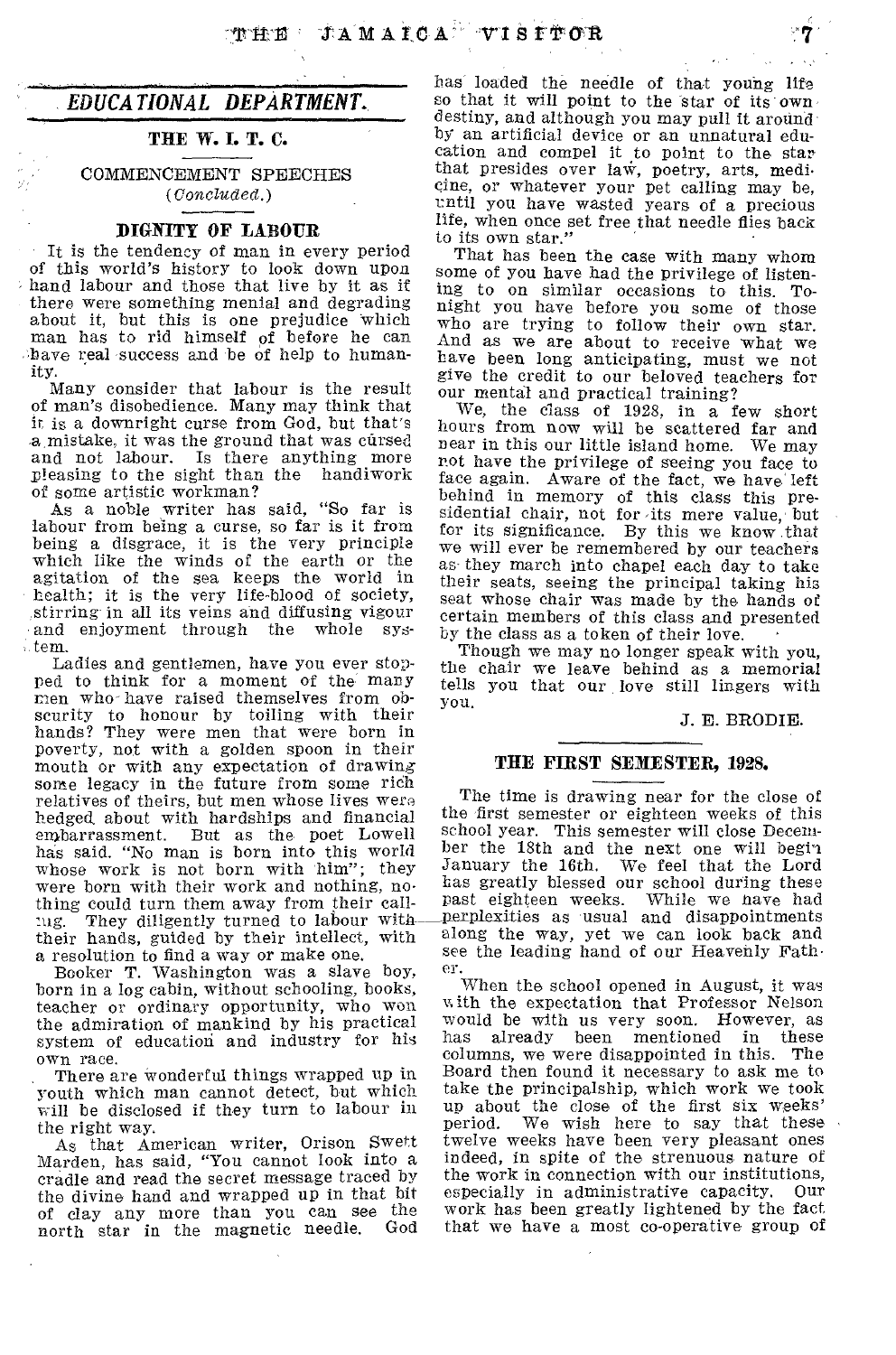teachers. In fact, I feel that it would be impossible for me to desire any more cooperation than I have received.

Then, too, we have on the whole a very good class of students. While there are a large number who are not Seventh-day Adventists, and some who are not Christians at all, as well as a number from the island of Cuba who have been handicapped with a lack of knowledge of the English language, Yet in spite of all these facts the student body has been very co-operative and the discipline has been easier than might have<br>been expected with such a variety of been expected with such a variety students. As we approach our vacation time, covering the holiday season, we look forward to the little rest from our strenuous labours with satisfaction, not simply because of the rest, but because it will give us an opportunity to prepare phases of our work in a stronger way for the next semester.

Now, to our brethren and sisters over the field, we want to send out this little call, asking for your co-operation and your prayers that the next semester may be more successful than the one which is about to close. We are also asking you to co-operate with us as regards any worthy young people whom you may know who are desirous of entering the college. We solicit correspondence from all our churches at an early date.

> R. J. SYPE, *Principal.*

The first semester at the W. I. T. C. closes<br>December 18th and the second semester begins<br>January 16, 1929. We trust more of the young<br>people of Jamaica are planning to enter school<br>for the second semester. Have you writte

the Principal about it? The Principal about it?<br>
On account of Examination Week, and Re-<br>
views the week preceding it, our annual Week<br>
of Prayer is to be observed November 24—Decem-

ber 1.<br>
Per 1.<br>
Posters and placards are announcing Better<br>
Posters and placards are announcing Better<br>
Speech Week November 18—24. During the week<br>
each student and teacher will precive a tag each<br>
morning, which he will

### *HOME MISSIONARY DEPT.*

#### HARVEST INGATHERING GOALS

Some Churches and many individual church members are rejoicing at this time because their goal which was set at the beginning of the Harvest Ingathering Cam-<br>paign is reached. We wish that every paign is reached. We church and every member in the Jamaica Conference could have such a record. Is it too much to expect from Churches and members everywhere that we will hear the good words, "We have done our best in this cam-<br>naight to advance the cause of God?" Will paign to advance the cause of God?" God be pleased with a report that indicates a lack of the whole hearted service?

Sometimes there are those in the churches

who fail to take part in the programme of the church because of ill-health or other hindrances, and who feel that they must at least make a special offering to the cause which is being advanced. May we not look for such offerings to swell the fund and help put our conference over the goal of £800?

Elder Edmed and the writer made a Harvest Ingathering tour of the west half of We planned our trip for two weeks, and set our goal to raise 105 Pounds. God rewarded us with a total collection for the trip of 109 Pounds and 11 shillings.

With reported offerings to the conference office the total amount received up to November 25 stands at about 700 Pounds. Has your church and *every* individual in it turned over to the conference treasury all that has been collected? Let every church leader and treasurer see to it that this matter is attended to before the close of the year.

BYRON A. MEEKER, H.M.S.

#### BOOK-SELLING CAMPAIGN

Fresh duties present themselves in the onward march of the message. We bring to your attention again the book-selling campaigns which are to be carried on at different seasons of the year. The church members are invited to have a part in these special efforts. It is hoped that an average of two books for each member will be sold in each church. The profits of the sale of the books are to go into a church building fund. The need of such a fund is apparent to all who have visited our churches, and also to those who are sending in calls for help to build or repair churches.

Our first campaign begins December 16 and lasts for just one week, till December 22. We hope that you will plan at once to have a part in this home missionary work.

The two books that have been selected for this sale are "Bedtime Stories" and "How to Keep, Well." These are sold at 1/3 a We believe that they will sell readily at this season of the year.

May I make a few suggestions as to how you may meet the people with these books? Tell the people that you are working for the uplift and best interests of the home. Explain how good books aid in character Tell them that a little money spent in yroviding gobd books for the children will result in great blessing to the child. With reference to the health book you can tell them that the good advice they receive in that book is worth many times the price they pay. Remember t9 say, "The price is only 1/3, how many do you want?"

You should familiarize yourself with the contents of the book. A good salesman knows his goods. You will be able to inspire others only to the extent that you yourself have been inspired. The great mo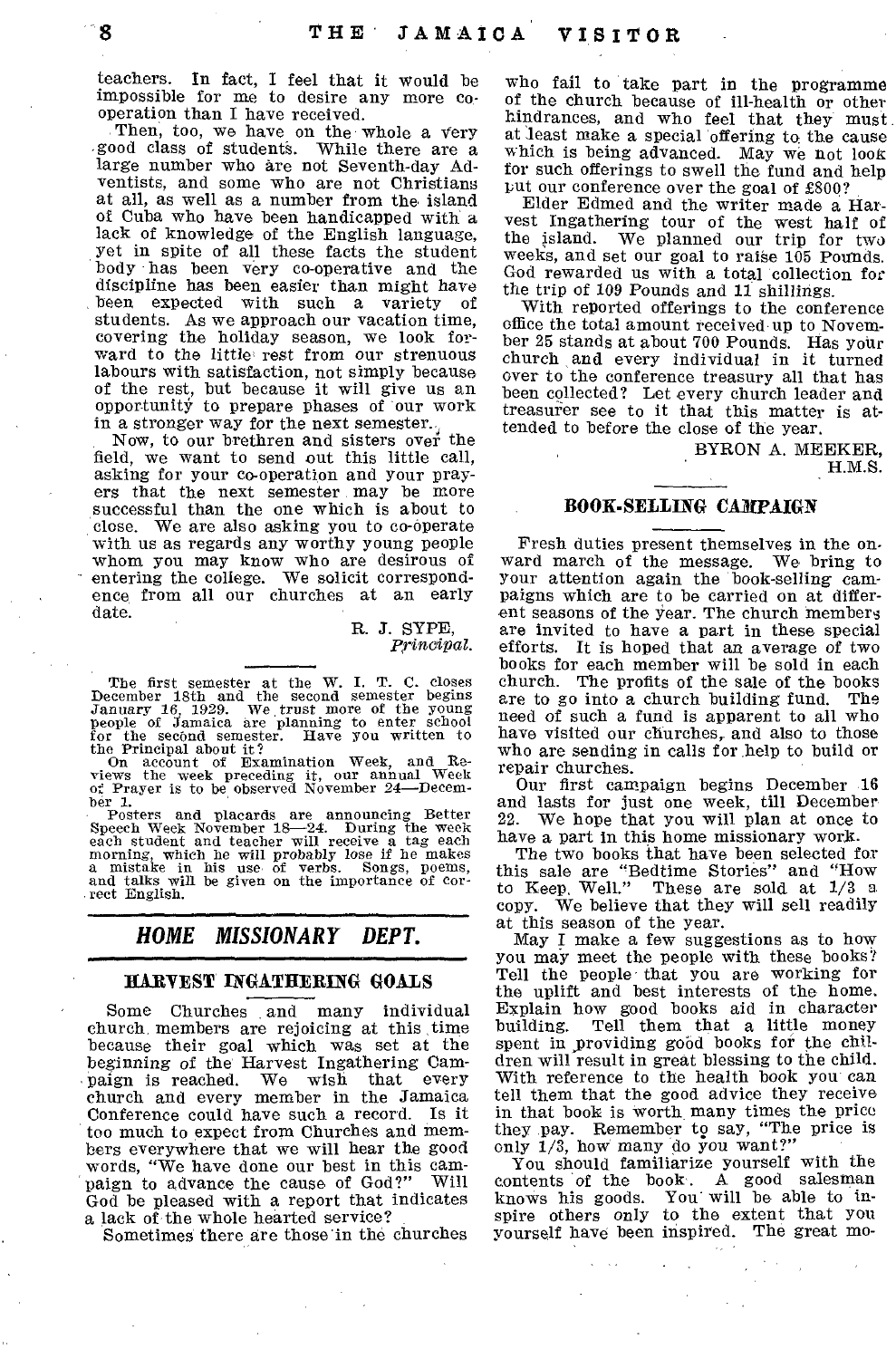tive in selling books, is to help others. In `Making your appeal to the people impress them with the fact that they need the books you are offering. Help them to feel that they will be greatly benefited by such reading matter in the home.

Well what more can I say that will encourage you in this good work? Of course God's work is never accomplished in our own strength. If you are afraid to do this work read Jeremiah, chapter 1. The Lord can do for you what He did for His servant of old. Our Captain's order is "Onward March" till the victory is gained and the prize is won.

> BYRON A. MEEKER, F.M.S. & H.M.S.

#### **THE WEEK OF PRAYER, DECEMBER 8-15.**

If there was ever a time when the call to prayer should arouse us,' it is at this present time. We have kept through dangers seen and unseen. For some reason God's hand has been over us to protect. We still have opportunity to "make our calling and election sure." We pause at this season and unite in praising Him. We offer up our united thanksgiving for His goodness that has been bestowed upon us.

This year has been a year of progress in the work of the Lord. Many souls are being added to the church. The great Harvest Ingathering Campaign has moved forward with blessing in its path. Souls at home are refreshed with the news of the triumphs of the cross, and the distant lands will have the gospel lamps kindled anew, and thus the message spreads. Are not these reasons for grateful praise?

The work that lies before us is urgent. We must have the presence of the Holy Spirit to accomplish the task that God has committed to us. Prayer is our key to unlock<br>the store house of heaven. Victory must the store house of heaven. come to us personally if we are to triumph in the finishing of the work of God.

Our church leaders should earnestly seek the Lord for his guidance as they shall lead the flock to a deeper consecration. Let our people everywhere assemble in the churches or in their homes and observe this Week of Prayer as is becoming to those who are waiting for their Lord to come.

BYRON A. MEEKER, H.M.S.

#### YOUNG MEN, ATTENTION!

We are looking forward to better things for our colporteurs. The "free from debt" slogan, which is being sounded, brings hope<br>in its train. There are several of our There are several of our bright young men canvassing at this time You should not only plan to stay free from debt but you should plan now to save so that you can go to school and acquire more

education. The scholarship plan makes it possible for you to get a nice substantial reduction in school expenses. Write to the office regarding the plan.

The colporteur work is a sacred calling. Only those who are consecrated can engage<br>in this service to the glory of God. We in this service to the glory of God. thank God that faithful men are responding to the call to scatter the printed page "like the leaves of Autumn."

#### B. A. MEEKER.

#### **SEVEN DEFINITIONS OF PRAYER**

1. "Prayer is Heaven's wireless telegraphy."<br>
2. "Prayer is the unseen wire stretched from<br>
the very heart of God to the very heart of<br>
man."

3. "Prayer is the key that unlocks heaven's

storehouse."<br>
4. "Prayer is linking oneself to God as the<br>
belt links the machinery to the source of pow-

er."<br>
S. Prayer is the opening of the heart to God<br>
as to a friend."<br>
6. Prayer is "the motion of a hidden fire that<br>
trembles in the breast."<br>
7. "Prayer is the spiritual approach to God<br>
in the act of worship."

#### *PUBLISHING DEPARTMENT.*

#### **GRATITUDE.**

Borrowing in a large measure the sentiments and words of Cecil DeCarteret, Lord Bishop of Jamaica. as presented in his stirring message to the people on November 10, 1928, which preceded<br>that day of days, November 11, better known<br>throughout the length and breadth of the British<br>Empire as Remembrance or Armistice Day, I pass<br>on a few words in behalf of our wo

teurs. The and a sense of responsibility ought of the the two dominating impulses that should move every true Seventh Day Adventist in their recollections of what our loyal Colporteurs have done and are accomplishing for t

al.<br>
The glorious heroism of these bookmen in the<br>
church's gravest crises should always be remem-<br>
The glorious heroism of these bookmen in the<br>
church's gravest crises should always be remem-<br>
ably their love for their S

And while expressing our gratitude to them.<br>
"Hest we forget", let us thank our Creator for<br>
the success they now have in scattering the Print-<br>
ed Page. And may He help us to keep untarnish-<br>
ed the wonderful message we a

ЦŽ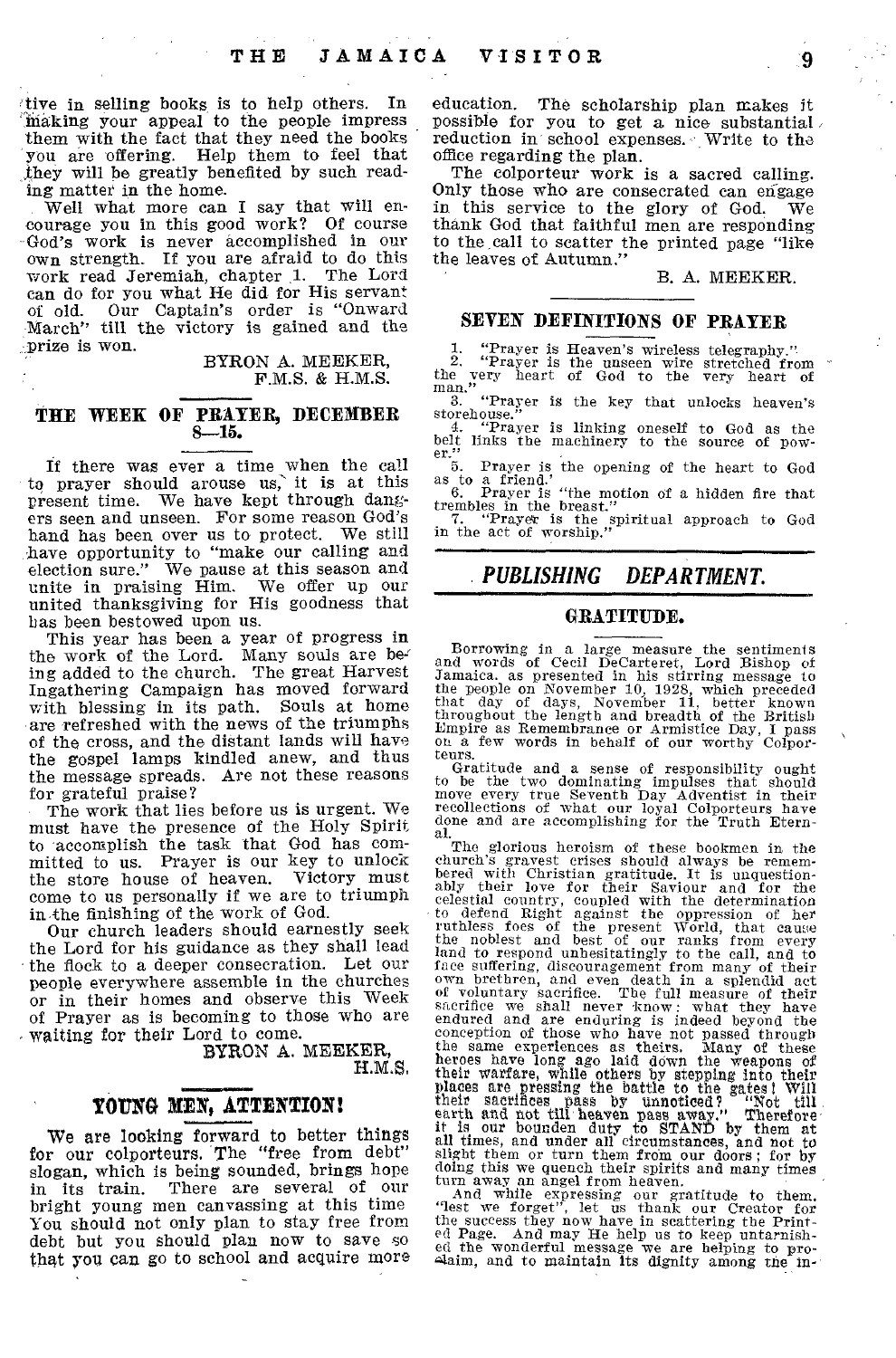habitants of Earth, so that at the last trump, when the dead in Christ shall arise, we too, with them may share in the delicacies of heaven.<br>ALBERT R. HAIG,

Asst. F.M.S.

#### REPORT OF COLPORTEUR WORK, JA-MAICA CONFERENCE FOR MONTH OF OCTOBER, 1928.

| Name           |                                        | <b>Book</b> Hours Orders |     |              | Value of |                |  |
|----------------|----------------------------------------|--------------------------|-----|--------------|----------|----------------|--|
|                |                                        |                          |     |              | Orders.  |                |  |
| A. W. Heron    | H.P.<br>R.J.                           | 48                       | 51  | $\pounds$ 55 | 5        | o              |  |
| B. E. Hurst    | H.P.                                   | 95                       | 86  | 41           | 2        | 0              |  |
| C. J. Ogilvie  | RJ.                                    | 60                       | 28  | *15<br>20    | 3<br>0   | $^6_0$         |  |
| C. A. Pitter   | H.P.<br>H.W.                           | 68                       | 64  | *5<br>58     | 13<br>4  | 6<br>0         |  |
| F. Lindsay     | н.р.<br>O.D.                           | 36                       | 58  | 51           | $\bf{0}$ | 0              |  |
| B. A. Ricketts | H.W.<br>H.P.                           | 165                      | 71  | 66<br>*10    | 16<br>18 | 0<br>9         |  |
| A. Robinson    | RJ.                                    | 130                      | 62  | 60           | 14       | 0              |  |
| D. L. Barnes   | H.W.                                   | 24                       |     | *12<br>0     | 17<br>0  | 1}<br>0        |  |
| Miscellaneous  | H.P.                                   |                          |     | *5<br>39     | 18<br>9  | $\frac{0}{1}$  |  |
|                |                                        |                          |     | *47          | 13       | $0\frac{1}{2}$ |  |
| Total          |                                        | 626                      | 420 | \$394        | -10      | 1              |  |
| *Deliveries    |                                        |                          | 98  | 3            | 5        |                |  |
|                | $_{\rm A.R. H A I G.}$<br>Asst. F.M.S. |                          |     |              |          |                |  |

#### REPORT OF TITHES AND OFFERINGS FOR MONTH OF OCTOBER, 1928.

| Churches<br>and Cos. | $\it Tithes$                         |                    | <b>Offerings</b>                           | Harvest<br>Ingathering.          | .<br>0<br>$\mathbf 0$<br>0<br>0<br>0<br>$\theta$<br>$\Omega$<br>$\bf{0}$<br>o<br>Troy<br>$\cdot$ 0<br>0<br>$\Omega$<br>$\Omega$<br>$\Omega$<br>0<br>0<br>0<br>$\Omega$<br>Tuscany |
|----------------------|--------------------------------------|--------------------|--------------------------------------------|----------------------------------|-----------------------------------------------------------------------------------------------------------------------------------------------------------------------------------|
| Axe and Adze         | 1<br>ı                               | 02                 | 7<br>0<br>0                                | 0, 17<br>2                       | Upper Regent                                                                                                                                                                      |
| Blue Hole            | 17<br>1                              | 8 <sub>4</sub>     | $\overline{2}$<br>81<br>$\theta$           | $\theta$<br>$\theta$<br>0        | 0<br>3<br>0<br>1 16<br>0<br>11<br>110<br>Street                                                                                                                                   |
| Bellas Gate          | $\bf{0}$<br>$_{0}$                   | 0.                 | $\theta$<br>0<br>0.                        | $\Omega$<br>$\bf{0}$<br>0        | 13<br>$\mathbf{2}$<br>11<br>11<br>0<br>13 11<br>0<br>Vaughnsfield<br>0                                                                                                            |
| Ballimonay           | $\overline{4}$<br>1                  | 81                 | 2<br>$10_{2}$<br>$\theta$                  | $\theta$<br>0<br>0               | $\Omega$<br>0.14<br>0<br>- 0<br>0<br>40<br>Waterloo*<br>0.<br>$\theta$                                                                                                            |
| Beverley             | 0<br>$\Omega$                        | 0                  | $\Omega$<br>0<br>0.                        | $\Omega$<br>0<br>0               | $\Omega$<br>0<br>$\bf{0}$<br>$^{0}$<br>$\bf{0}$<br>0<br>$\bf{0}$<br>Windsor Forest 0<br>$\Omega$<br>$^{\circ}$                                                                    |
| Bird's Hill          | $\overline{2}$<br>$\mathbf{2}$       | $\mathbf{0}$       | 7<br>9<br>0                                | 3<br>2<br>10                     | 0<br>$\Omega$<br>$\theta$<br>$\theta$<br>$\Omega$<br>$\Omega$<br>White Hill<br>0                                                                                                  |
| Bagbie               | $\Omega$<br>$\theta$                 | $\mathbf 0$        | $\theta$<br>0<br>0                         | $\bf{0}$<br>0<br>$\bf{0}$        | Isol. & Confer-                                                                                                                                                                   |
| Belfield             | $\mathbf{1}$<br>11                   | 3                  | 13<br>$\Omega$<br>$\Omega$                 | $\overline{2}$<br>6<br>6         | 75 142 14<br>8<br>$\mathbf 2$<br>8<br>02<br>4<br>50 -<br>ence                                                                                                                     |
| Bonny Gate           | 0<br>0                               | $\Omega$           | $\overline{0}$<br>$\Omega$<br>0            | $\Omega$<br>0<br>0               | 1 339 17<br>62<br>$2^{\degree}$<br>51<br>5<br>224 15                                                                                                                              |
| Bluefields           | $\theta$<br>0                        | $\theta$           | $\Omega$<br>ᠬ<br>0                         | $\theta$<br>$\theta$<br>0        | Totals                                                                                                                                                                            |
| Bryant Hill*         | 5<br>4                               | 0 <sub>2</sub>     | 6<br>71<br>1                               | 3<br>1<br>14                     | *September's remittance included. J.W.G.                                                                                                                                          |
| Brown's Town         | 12<br>0                              | $5^{\circ}$        | 3<br>0<br>0                                | 7<br>6<br>0                      |                                                                                                                                                                                   |
| Beeston Spring       | -9<br>1                              | 6                  | $\boldsymbol{4}$<br>0<br>11                | 12<br>$\mathbf 0$<br>0           |                                                                                                                                                                                   |
| <b>Brittonville</b>  | 13<br>1.                             | $\Omega$           | 0<br>0                                     | $\Omega$<br>$\Omega$<br>0        | A GOLD MINE.                                                                                                                                                                      |
| Carron Hall          | $\theta$<br>0                        | $\Omega$           | $\theta$<br>o<br>0                         | $\Omega$<br>$\Omega$<br>0        |                                                                                                                                                                                   |
| Canaan               | $\theta$ .<br>0                      | $\Omega$           | $\Omega$<br>$\theta$<br>0                  | $\Omega$<br>0<br>0               | This summer, while I was at the Junior Camps                                                                                                                                      |
| Contented Hall*      | $\overline{2}$<br>-3                 | 64                 | 6<br>11%<br>1                              | 5<br>2<br>ĩ                      | in California, one day during the Girls' Camp                                                                                                                                     |
| Craig                | $\mathbf{2}$<br>16                   | 54                 | 0 <sub>13</sub><br>7                       | $\overline{2}$<br>3<br>51        | and once during the Boys' Camp we hiked down                                                                                                                                      |
| Campbel!'s           |                                      |                    |                                            |                                  | the canyon about two and a half miles to a gold                                                                                                                                   |
| Castle               | $\boldsymbol{\theta}$<br>$\mathbf 0$ | $\bf{0}$           | 2.<br>10<br>$\bf{0}$                       | 0<br>$\theta$<br>0               | mine, to show the Juniors how men get gold.                                                                                                                                       |
| Coleyville           | 7<br>$\mathbf{1}$                    | 6                  | 2<br>$\cdot$ 8<br>41                       | 0<br>0<br>0                      | Let me sort of combine the two days' experi-                                                                                                                                      |
| Cornwall<br>Barracks |                                      |                    |                                            | Θ                                | ences.                                                                                                                                                                            |
| Duxes                | 19<br>1<br>0<br>0                    | 71<br>$\mathbf{0}$ | $3\frac{1}{2}$<br>-15<br>0.<br>0<br>0<br>0 | 0<br>0<br>0<br>$\Omega$<br>0     | It wasn't a big gold mine, with a mill and a                                                                                                                                      |
| Darliston            | 7<br>4                               | $9\frac{3}{2}$     | $4\overline{z}$<br>4<br>1                  | 2<br>3<br>$\mathbf{0}$           | large gang of workers. It was a little placer                                                                                                                                     |
| Devon                | $\Omega$<br>$\Omega$                 | 0                  | 0<br>o<br>0                                | 10<br>€                          | mine, with just one lone miner living in a little                                                                                                                                 |
| Dalvey               | $\Omega$<br>$\Omega$                 | $\mathbf 0$        | $\mathbf 0$<br>0<br>0                      | $\Omega$<br>0<br>0               | house by the side of the river. The mine, how-                                                                                                                                    |
| Everton Park         | - 0<br>Ð                             | 0                  | -0<br>0<br>n.                              | $\theta$<br>$\Omega$<br>0        | ever, was near the top of the hill behind the                                                                                                                                     |
| East End             | ۰Λ<br>-0                             | $\Omega$           | 0<br>-0<br>0                               | $\Omega$ .<br>$\Omega$<br>0      | The genial and obliging miner took us<br>camp.                                                                                                                                    |
| Florence Hill        | $-0$<br>-0                           | $\cdot$ 0          | $\theta$<br>-0<br>0                        | 0<br>o<br>o                      | up the steep trail to the diggings on the hill                                                                                                                                    |
| Flower Hill          | $\theta$<br>- 0                      | 0،                 | 0<br>- 0<br>0                              | $\mathbf{0}$ .<br>0<br>0         | He answered all sorts of questions from<br>, side.                                                                                                                                |
| Eustic Grove         | $\mathbf 0$<br>$\mathbf{0}$          | o                  | ۰O<br>$\Omega$<br>٥.                       | O.<br>$^{\circ}$<br>0            | the boys and their leaders as to how he located                                                                                                                                   |
| Goshen               | -0.<br>- 0                           | $\mathbf{0}$       | n<br>0<br>Û                                | ۰O<br>$^{\circ}$<br>n            | the vein, etc., and then proceeded to demonstrate                                                                                                                                 |
| Glengoffe            | 45<br>$\mathbf{0}$                   | 4                  | 8<br>21<br>0                               | 8<br>16<br>1                     | the process of finding gold.                                                                                                                                                      |
| Guy's Hill*          | 6<br>4                               | 4 <sub>0</sub>     | $\mathbf{I}$<br>1<br>114                   | 3<br>111<br>$\theta$             | First he dug out some of the gold-bearing                                                                                                                                         |
| Grove Town           | $\Omega$<br>0                        | 0                  | 0<br>Ω<br>0                                | 0<br>0<br>0                      | gravel, then dumped loads of it into a machine                                                                                                                                    |
| George Town          | 0<br>$^{\circ}$                      | Ö                  | $\Omega$<br>$\Omega$<br>$\Omega$           | $\Omega$<br>$\Omega$<br>$\theta$ | called a dry washer, which, turned by a hand                                                                                                                                      |
| Grantsville          | 3<br>16                              | 9                  | 5<br>$\theta$<br>10                        | 15<br>1.<br>9                    | erank, sifted out the stones and blew out the                                                                                                                                     |
| Hart Hill*           | 2<br>-8                              | 3                  | 6<br>1<br>10                               | 4<br>ु<br>5                      | dirt. leaving finally a residue of dark sand. This                                                                                                                                |
| Hill Top             | $\cdot$ 0<br>$\Omega$                | $\theta$           | $\theta$<br>$\Omega$<br>. O                | 0<br>$\Omega$<br>$^{\circ}$      | he dumped into a miner's pan, and with all the                                                                                                                                    |
| Hector's River* 2    | $\mathbf{2}$                         | $\Omega$           | $\cdot 7$<br>0<br>ିତ ।                     | 2<br>5<br>9                      | company trooping after him trudged down hill to                                                                                                                                   |
| Jack's River         | $\cdot$ 0<br>0                       | $\mathbf{0}$       | $\mathbf 0$<br>$\bf{0}$<br>$\Omega$        | $\theta$<br>0<br>$\mathbf 0$     | the river side, where he worked the pan in the                                                                                                                                    |
| Jointwood            | 2<br>6                               | 6 <sub>5</sub>     | 51<br>$\theta$<br>$_{16}$                  | 9<br>4                           | water, floating out the sand little by little, and                                                                                                                                |
| Kingston             | 46<br>12                             | 73                 | 9<br>14<br>111                             | 9<br>44<br>4                     | at last pointed out to the boys a gleam of gold                                                                                                                                   |

| Kencot<br>Lamb's River<br>Linstead<br>Long<br>Bay<br>Little<br>London<br>Montego Bay<br>Providence<br>Mt.<br>Μt.<br>Peace<br>Mt.<br>Carey<br>Mile<br>End<br>Manchioneal<br>March Town<br>Mandeville<br>Moor<br>$_{\rm Park}$                                                                                                                                               | 2<br>0<br>$\theta$<br>0<br>0<br>6<br>0<br>0<br>$\overline{2}$<br>$\theta$<br>1<br>6<br>23<br>$\mathbf 0$               | 8<br>0<br>15<br>17<br>$\cdot$ 0<br>1<br>18<br>3<br>12<br>$\theta$<br>$\theta$<br>6<br>5<br>0                                              | 61<br>0<br>9<br>74<br>0<br>$\overline{2}$<br>91<br>4<br>6 <sub>2</sub><br>0<br>23<br>1<br>9<br>0                                                                             | 1<br>0<br>0<br>0<br>0<br>1<br>0<br>0<br>0<br>0<br>0<br>1<br>4<br>0                                                                    | 17<br>0<br>12<br>19<br>$\mathbf 0$<br>7<br>6<br>1<br>12<br>0<br>16<br>15<br>18<br>0                                            | 11<br>0<br>11<br>2ž<br>0<br>81<br>31<br>6<br>1,<br>0<br>62<br>$\overline{c}$<br>$\theta$<br>0                                                                             | 11<br>0<br>$\bf{0}$<br>1<br>0<br>9<br>0<br>0<br>3<br>Ŏ<br>$\frac{2}{0}$<br>35<br>0                                                                                   | 0<br>0<br>0<br>14<br>0<br>7<br>0<br>10<br>0<br>0<br>6<br>0<br>19<br>0                                                                     | 43<br>0<br>$\bf{0}$<br>3<br>Ō<br>93<br>0<br>9<br>$2\frac{1}{2}$<br>$\ddot{\mathbf{0}}$<br>9<br>$\theta$<br>9<br>Ò                                                                                 |
|----------------------------------------------------------------------------------------------------------------------------------------------------------------------------------------------------------------------------------------------------------------------------------------------------------------------------------------------------------------------------|------------------------------------------------------------------------------------------------------------------------|-------------------------------------------------------------------------------------------------------------------------------------------|------------------------------------------------------------------------------------------------------------------------------------------------------------------------------|---------------------------------------------------------------------------------------------------------------------------------------|--------------------------------------------------------------------------------------------------------------------------------|---------------------------------------------------------------------------------------------------------------------------------------------------------------------------|----------------------------------------------------------------------------------------------------------------------------------------------------------------------|-------------------------------------------------------------------------------------------------------------------------------------------|---------------------------------------------------------------------------------------------------------------------------------------------------------------------------------------------------|
| Mahogany<br>Grove<br>Newport<br>Newell<br>Norway<br>New Roads<br>Old<br>Harbour<br>Orange<br>$\bf Proset$<br>Port Antonio<br>Porus<br>$_{\rm Port}$<br>Maria<br>Riversdale<br>Race<br>Course<br>Spring<br>Garden<br>Sheffield<br>Spanish<br>$_{\mathrm{Town}}$<br>St.<br>Ann's Bay<br>Southfield<br>Santa Cruz<br>Seaford Town<br>Sav-la-Mar<br>Swift River<br>Springfield | 0<br>0<br>1<br>0<br>$\theta$<br>0<br>0<br>0<br>0<br>0<br>0<br>1<br>0<br>0<br>0<br>0<br>3<br>ō<br>3<br>1<br>0<br>0<br>0 | 0<br>O<br>15<br>0<br>0<br>11<br>9<br>$^{(1)}$<br>19<br>-0<br>0<br>15<br>0<br>0<br>8<br>0<br>0<br>3<br>$\overline{4}$<br>19<br>0<br>0<br>0 | 0<br>0<br>82<br>0<br>0<br>04<br>33<br>0<br>22<br>$\theta$<br>0<br>42<br>0<br>0<br>4 <sub>2</sub><br>0<br>$\overline{c}$<br>$4\frac{1}{2}$<br>8<br>1<br>0<br>0<br>$\mathbf 0$ | 0<br>0<br>0<br>0<br>0<br>0<br>0<br>0<br>$\overline{\mathbf{4}}$<br>0<br>0<br>0<br>0<br>0<br>0<br>0<br>0<br>0<br>0<br>0<br>0<br>0<br>0 | 0<br>0<br>8<br>Ò<br>0<br>4<br>7<br>0<br>5<br>0<br>0<br>14<br>0<br>0<br>4<br>0<br>13<br>4<br>$\overline{4}$<br>6<br>0<br>0<br>0 | 0<br>0<br>93<br>0<br>0<br>12<br>s<br>$\ddot{\mathbf{0}}$<br>92<br>0<br>$\mathbf 0$<br>32<br>0<br>$\mathbf{0}$<br>5<br>0<br>9<br>$11\frac{1}{4}$<br>61<br>5<br>0<br>0<br>0 | 0<br>$\theta$<br>0<br>0<br>0<br>1<br>$\overline{2}$<br>$\mathbf 0$<br>25<br>0<br>$\mathbf 0$<br>3<br>0<br>0<br>1<br>0<br>$\mathbf 2$<br>$\frac{1}{2}$<br>0<br>0<br>0 | 0<br>0<br>13<br>0<br>0<br>3<br>8<br>Ò<br>0<br>0<br>0<br>15<br>0<br>0<br>$\overline{2}$<br>$\mathbf 0$<br>15<br>1<br>9<br>1<br>0<br>0<br>0 | 0<br>Ō<br>$\bullet$<br>0<br>0<br>6<br>51<br>0<br>03<br>۰0<br>$\mathbf 0$<br>$\overline{4}$<br>0<br>0<br>0<br>$\overline{0}$<br>9<br>$\mathbf{1}_2$<br>5<br>$\overline{\mathbf{4}}$<br>0<br>0<br>0 |
| Sherwood<br>Content                                                                                                                                                                                                                                                                                                                                                        | 0                                                                                                                      | 0                                                                                                                                         | $\bf{0}$                                                                                                                                                                     | 0                                                                                                                                     | 0                                                                                                                              | 0                                                                                                                                                                         | 0                                                                                                                                                                    | $\theta$                                                                                                                                  | 0                                                                                                                                                                                                 |
| Sherwood<br>Forest<br>Trinityville<br>Troy<br>Tuscany                                                                                                                                                                                                                                                                                                                      | 1<br>0<br>$\bf{0}$<br>0                                                                                                | 17<br>19<br>$\theta$<br>0                                                                                                                 | 1<br>8<br>0<br>0                                                                                                                                                             | -1<br>0<br>0<br>0                                                                                                                     | $\overline{2}$<br>$1\bar{6}$<br>0<br>0                                                                                         | $\begin{array}{c} 2\frac{1}{3} \\ 5\frac{1}{2} \end{array}$<br>0<br>0                                                                                                     | $\overline{2}$<br>0<br>0<br>0                                                                                                                                        | 0<br>0<br>0<br>0                                                                                                                          | 0<br>0<br>0<br>0                                                                                                                                                                                  |
| Upper<br>Regent<br>Street<br>Vaughnsfield<br>$\rm{Waterloo^*}$<br>Windsor<br>$\rm Forest$<br>White<br>Hill                                                                                                                                                                                                                                                                 | 11<br>0<br>0<br>0<br>0                                                                                                 | $\mathbf{1}$<br>13<br>4<br>0<br>0                                                                                                         | 10<br>11<br>0<br>0<br>0                                                                                                                                                      | 1<br>0<br>0<br>0<br>0                                                                                                                 | 16<br>$\overline{2}$<br>14<br>0<br>0                                                                                           | 3<br>11<br>0<br>0<br>0                                                                                                                                                    | 0<br>0<br>0<br>0<br>0                                                                                                                                                | 0<br>11<br>0<br>0<br>0                                                                                                                    | 0<br>13<br>0<br>0<br>0                                                                                                                                                                            |
| &<br>Confer-<br>Isol.<br>$_{\mathrm{ence}}$                                                                                                                                                                                                                                                                                                                                | 50                                                                                                                     | 4                                                                                                                                         | 01                                                                                                                                                                           | $\overline{2}$                                                                                                                        | 8                                                                                                                              | 75                                                                                                                                                                        | 142                                                                                                                                                                  | 14                                                                                                                                        | 8                                                                                                                                                                                                 |
| Totals                                                                                                                                                                                                                                                                                                                                                                     | 224                                                                                                                    | 15                                                                                                                                        | $\overline{2}$                                                                                                                                                               | 51                                                                                                                                    | 5                                                                                                                              | 1                                                                                                                                                                         | 339                                                                                                                                                                  | 17                                                                                                                                        | 63                                                                                                                                                                                                |

#### A GOLD MINE.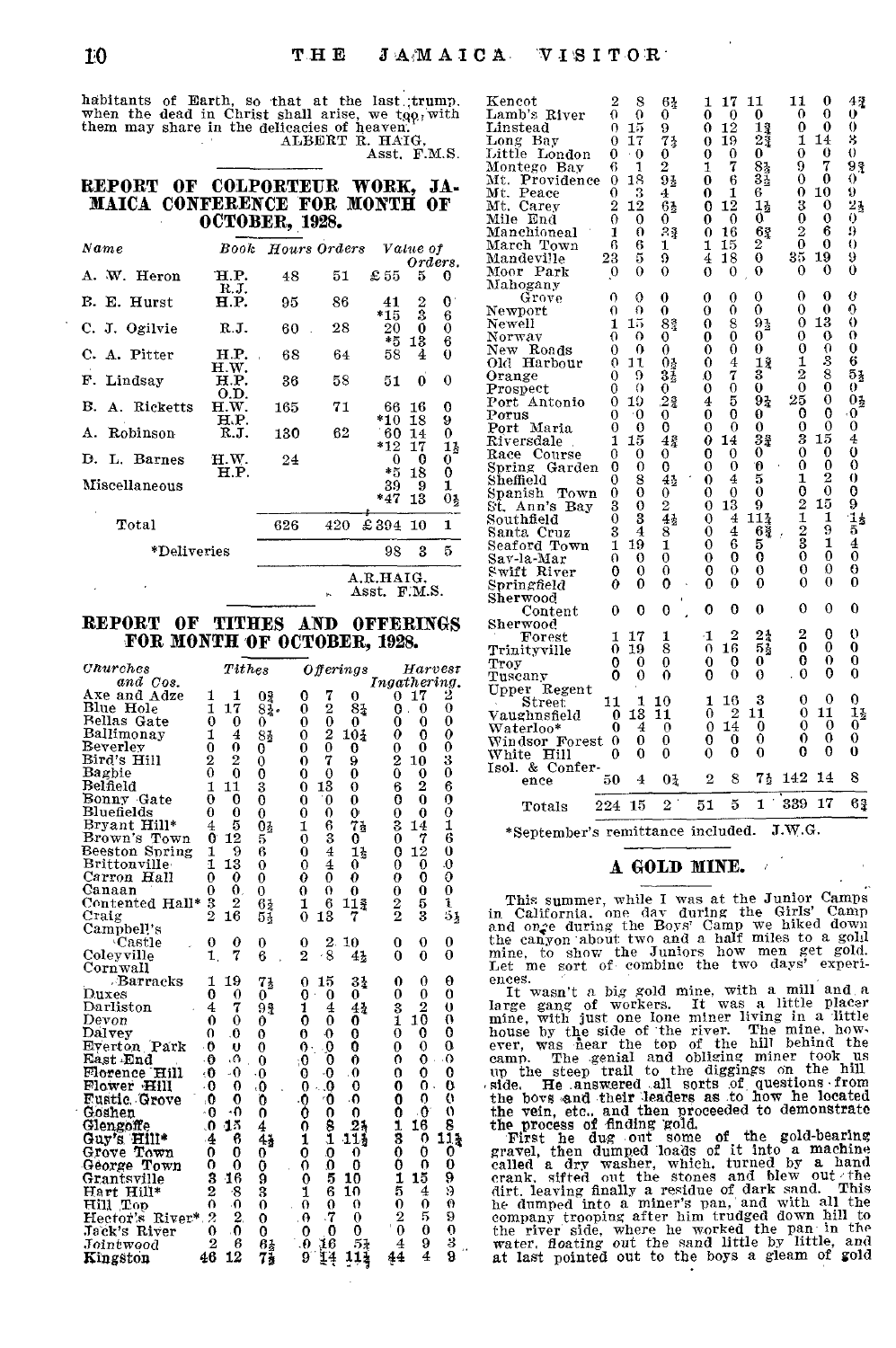remaining in the bottom. Finally there was increasing in the gold, and the miner picked it buy on the blade of his knife.<br>The miner picked is the time gold, and the miner picked in the time time of his knife.<br>At the time

nayoe, sand the miner; "but then, you see,<br>I love mining and I like to work to find gold."<br>Those Junior boys and girls tramped back to<br>mone with.

Those Junior boys and girls tramped back to camp with a new experience and doubtless with various thoughts in their heals. But the say that none of them were pondering the thought that was uppermost in my mind. And that wa

miners. Now it takes some knowledge of mining<br>to find gold. You know, I wouldn't be of much so may gold mine, because I know next to<br>nothing about it. I couldn't locate a vein of<br>nothing about it. I couldn't locate a vein of<br>gold, and I should be very awkward and ineffi-<br>cient in the process of panning. It would

miner.<br>
And it takes some training to make us fathers<br>
And it takes some training to make us fathers<br>
and mothers successful miners of the gold of<br>
ccharacter in our children. "Never will education<br>
accomplish all that it Parents now have the opportunity to receive such help in the Parents' Training Course of the Home Commission (General Conference, Takoma Park. Washington, D.C.), which will be glad to send full

Information.<br>
Perhaps. parents, you could make more money<br>
at farming, or fishing. or making automobiles, or<br>
something; but then, I hope, you love mining and<br>
like to work to find gold.

ARTHUR W. SPALDING.

#### **WEDDING BELLS.**

On the 31st of October a pretty little wedding<br>took place at the S. D. A. church in Troy. The<br>contracting parties were Mr. Llewellyn Powell<br>and Miss Emily Nelson, daughter of Mrs. Mar-<br>garet Nelson of Warsop. The bride was will continue the same work in the church with which she will now unite.

which she will now unite.<br>
Friends, relatives, and well-wishers from Siloh,<br>
Friends, relatives, and well-wishers from Siloh,<br>
Craig, Shudleigh, and Warsop were present when<br>
Telder H. P. Lawson performed the ceremony, whi

M. NELSON.

#### **OBITUARIES.**

Mary Matilda Hutchinson. "Nevertheless, not cut will but thin be done." Thus would we ex-<br>press our resignation to the divine will, as we<br>reverently bow the head over the remains of our<br>departed Sister. We feel a tugging a

height; we know not why the ruthless hand of death should be placed upon her at a time when she seemed so far from the tomb; we know not why this flower of exquisite beauty should be snatched away from us so suddenly—no, we know not, nor need we to know. "Jesus doeth all things well," and we accept this as the dispensation of our God, whose eye is upon His children for good.

Mary Matilda Naylor. was born at Manchioneal, in Portland, on the first of July, 1884. In her early life she was religiously inclined and was for some time attached to the Wesleyan Church, consider the variable, when she was led by the unitli the year 1914, when she was led by the Spirit of God to believe that Christ's return was imminent. She therefore accepted the tenets of Seventh Day Adventists, believin manical terming to Jamaica, she was united in marriage to Mr. Henry Lamb Hutchinson, on August 6, 1924. She then became a member of the Hector's River S.D.A. Church, and was superintendent of the Sabbath School. Her devoti duty and her zeal for service have won the hearts<br>of all she came in contact with. Her interest in of all she came in contact with. the Sabbath School was unbounded, and under trying circumstances she made great sacrifices td iving chromashess are mode great statements of the work which was so dear to her heart, as was evinced by her walking eight miles each Sabbath to church. She has been called to avait the time when she shall enter the servi

her death.<br>
her death.<br>
As far as we know, she has been a faithful,<br>
loving wife and mother. Her genial deportment<br>
was of a quiet, kind, gentle, and of an unas-<br>
suming nature which endeared her to us all. We<br>
believe tha

"Sweet be thy rest, and peaceful thy sleeping, God's way is best. Thou art in His keeping. O blessed sleep where ills ne'er molest thee ; Why should we weep? Heaven bath blessed thee.

Sweet be thy rest."

"Thy work is done. thy sowing and reaping.<br>Thy crown is won, and hushed is thy weeping<br>From tears and woes, from earth's midnight

dreary;<br>
Thine is repose where none ever weary.<br>
Sweet be thy rest.

"Sweet be thy rest; no more we may greet thee Till with the blest in heaven we meet thee. O union sweet that death cannot sever ! There we shall meet where sad tears fall

never.

Sweet be thy rest."

0. P. REID.

Fenderson A. Harris. The Church at Port Antonio suffered a great shock and a keen loss on Monday, November 5th, when our dear Brother Harris fell asleep in Jesus.<br>He was born of Marcon parentage at Moore<br>Herris fell asleep

lowing year.<br>
Only a few weeks ago he sat in the choir, and<br>
only a few weeks ago he sat in the choir, and<br>
orved as Secretary of the Y.P. M.V. Society, and<br>
now he is at rest. We shall greatly miss his<br>
help in these depa